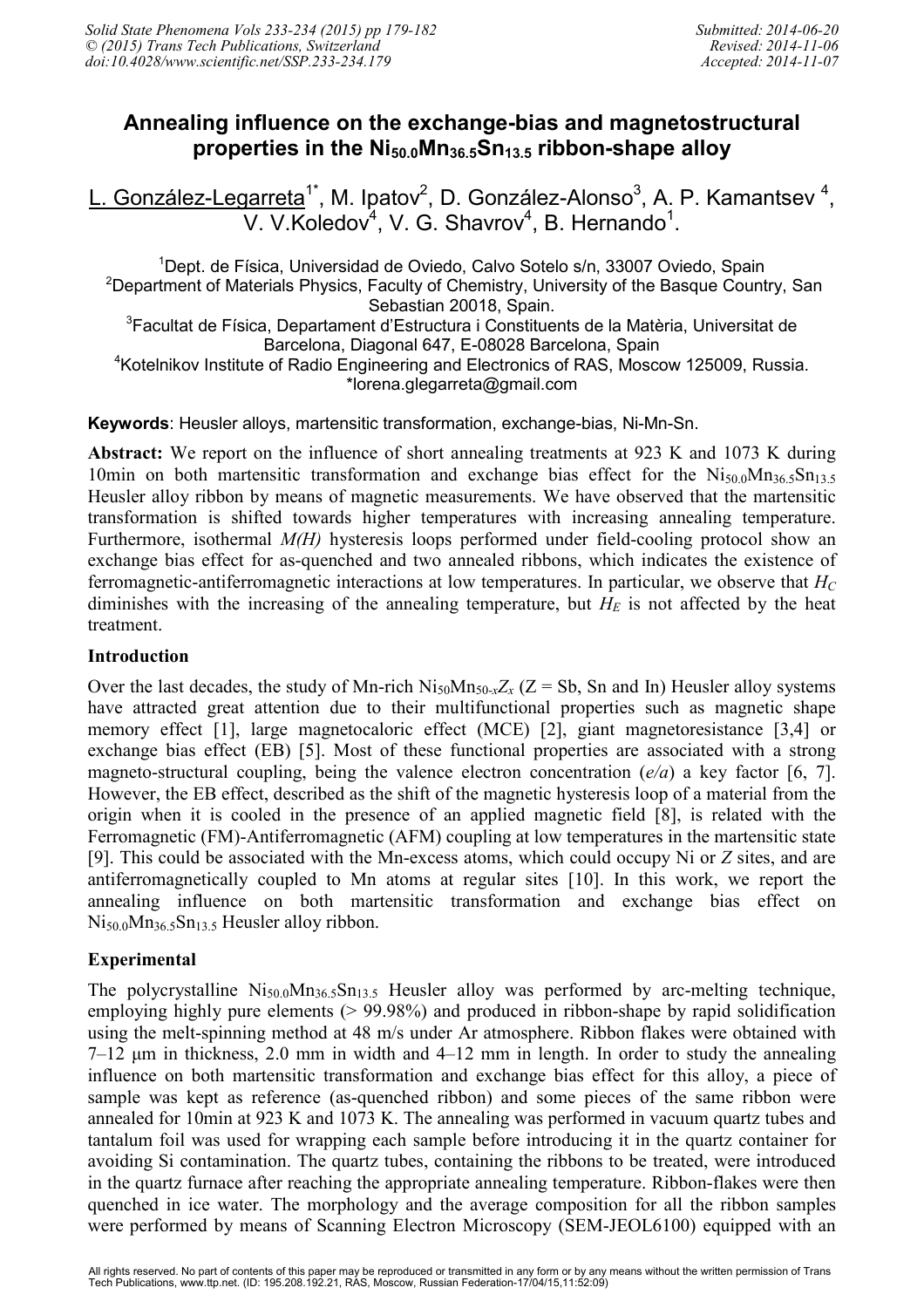Energy Dispersive X-ray microanalysis system (EDX-Inca Energy 200). From latter analyses we obtain an average composition of  $Ni_{50.3}Mn_{36.5}Sn_{13.2}$  for both as-quenched and annealed ribbon at 923 K, and Ni<sub>48.3</sub>Mn<sub>38.6</sub>Sn<sub>13.1</sub> for the annealed ribbon at 1073 K. The estimated error in determining the concentration of each element is of  $\pm 0.1$  %. The magnetic measurements were done under Zero-Field-Cooling (ZFC), Field-Cooling (FC) and Field-Heating (FH) protocols by Vibrating Sample Magnetometer (VSM, VersaLab QD) in the range of  $50 - 400$  K and at an applied magnetic field ranging from 50 Oe up to 30 kOe. The heating and cooling rates were of 5 K/min. *M(H)* Hysteresis loops were measured within the temperatures range from 5 K to 300 K by a Physical Property Measurement System (PPMS-9, QD).

#### **Results and Discussions**

The ZFC, FC and FH thermomagnetic curves recorded at different applied magnetic fields for the as-quenched ribbon are shown in Fig.1. At high temperatures and low magnetic fields, in the austenite state, the sample is paramagnetic and orders ferromagnetically below  $T_c^A = 312$  K. Just below the Curie point  $T_c^A$ , it is detected a maximum in the magnetization, which is related to the Hopkinson effect [11]. In the temperature range from 250 to 310 K the FC and ZFC curves display a thermal hysteresis *∆T*, indicating a First-Order Structural-Transformation (FOST) from austenite to martensite phase. The characteristic transformation temperatures, martensite start and finish (*Ms*, *M*<sup>*f*</sup>) and austenite start and finish  $(A_s, A_f)$  are collected in Table 1. Below the FOST, at  $T_c^M = 246$  K, the as-quenched sample undergoes a magnetic transition associated with the magnetic state of the martensite phase, which becomes ferromagnetic. Below  $T_c^M$ , a splitting between the ZFC and FC curves is observed at low fields. This feature has also been observed in other Ni–Mn–Sn Heusler alloy systems, which is associated with the coexistence of Antiferromagnetic (AFM) and Ferromagnetic (FM) interactions at low temperatures [5,6,9]. In fact, the latter give rises to an exchange-bias effect as will be shown below. Moreover, the *Ms* decreases with increasing the applied magnetic field stabilizing the austenitic phase.



**Figure 1:** Thermomagnetic curves *M(T)* for asquenched  $Ni<sub>50.0</sub>Mn<sub>36.5</sub>Sn<sub>13.5</sub>$  alloy ribbon obtained at different magnetic fields. Black arrows are indicative for cooling and heating runs in ZFC, FC, and FH protocols, while red vertical arrows point at the Curie temperatures for martensitic and austenitic states.

Fig. 2 (a) and (b) show a comparison among the thermomagnetic measurements at 200 Oe and 30 kOe for the three samples. After annealing, it is observed a shift of the martensitic transformation towards higher temperatures, which signifies the stabilization of the martensite phase at the expense of the parent one. The corresponding structural martensitic temperatures for the annealed ribbons along with the as-quenched one are collected in Table 1.

| Sample        | ĸ   |     | $A_{S}$<br>K | Af  | $\Delta T$ | $\Gamma$<br>ĸ |
|---------------|-----|-----|--------------|-----|------------|---------------|
| As-quenched   | 258 | 250 | 270          | 275 |            | 312           |
| Ann 923 K     | 271 | 259 | 277          | 290 | 19         | 312           |
| Ann 1073<br>K | 278 | 266 | 284          | 299 |            | 306           |

**Table 1:** Martensitic structural temperatures for of as-quenched and annealed  $Ni<sub>50.0</sub>Mn<sub>36.5</sub>Sn<sub>13.5</sub>$  ribbons at 923 K and 1073 K determined by *M(T)* measurements.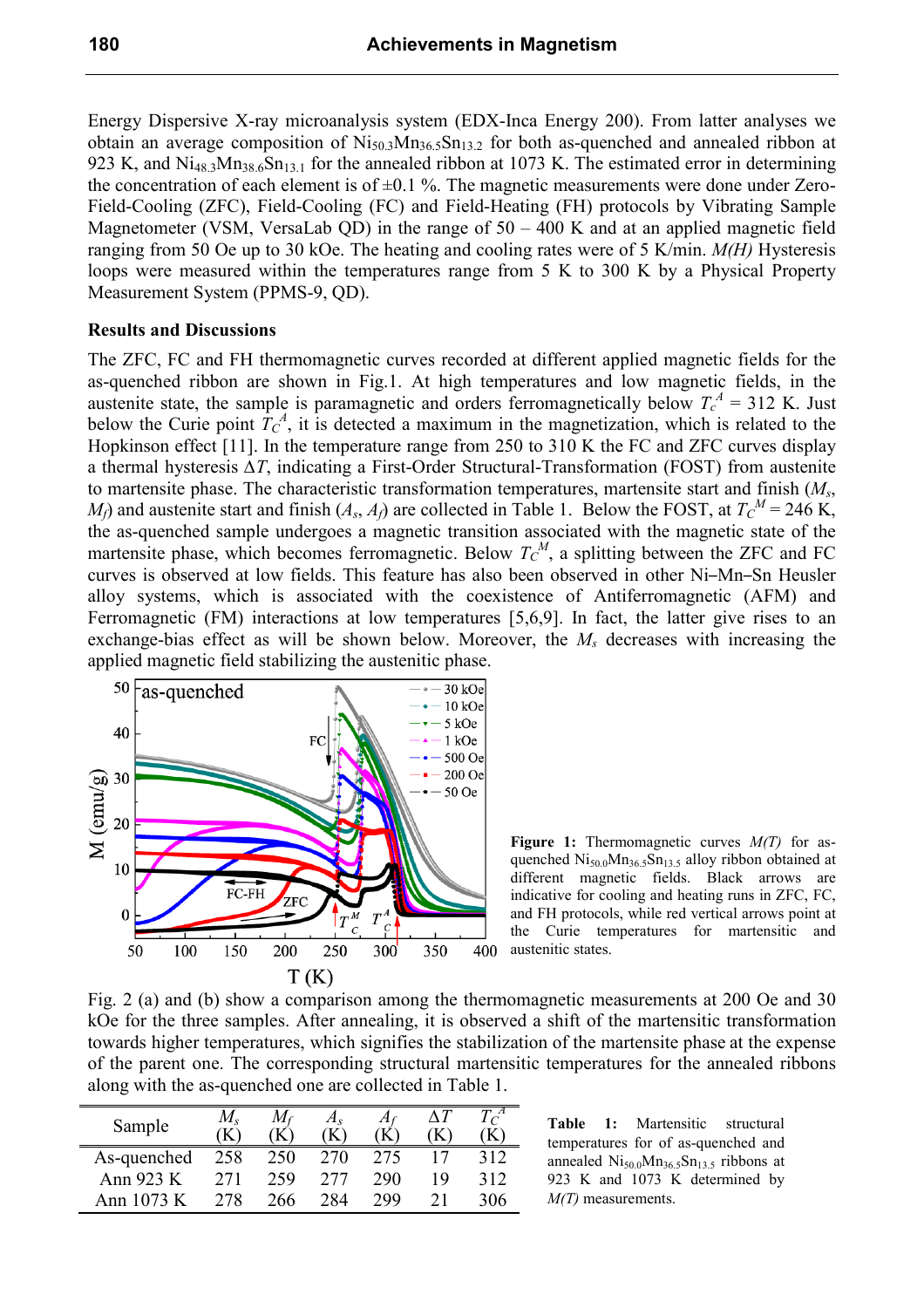

**Figure 2:** Magnetization temperature dependence *M(T)* obtained at a field of 200 Oe (a) and 30 kOe (b) for as-quenched and annealed  $Ni_{50.0}Mn_{36.5}Sn_{13.5}$  alloy ribbons. Blue arrows are indicative for cooling and heating runs in ZFC, FC, and FH protocols.

Furthermore, in comparison with the as-quenched and the Ann 923 K samples that show the same magnetic transition temperature  $T_c^A$  at the austenitic-phase, for the corresponding one to the Ann 1073 K sample the  $T_c^A$  decreases. This can be explained by the shift in the compositions, since the Ann 1073 K ribbon has more Mn content than the other ones. For Ni–Mn–Sn Heusler alloys, it is well known that  $T_C^A$  is mainly determined by the ferromagnetic Mn-Mn interaction strength, while the Mn-excess content leads to an antiferromagnetic coupling with the Mn located at the Ni/Sn sites, which in turn reduces the strength of the ferromagnetic interactions. As a result, the  $T_c^A$ decreases with increasing Mn content [12]. Moreover, in Fig. 2 (a), we observe that the annealed ribbons display a splitting between the ZFC and FC curves, which suggests a FM-AFM coupling at low temperatures [6].



**Figure 3**: Isothermal magnetization hysteresis loops for as-quenched and for annealed  $Ni<sub>50.0</sub>Mn<sub>36.5</sub>Sn<sub>13.5</sub>$  alloy ribbons performed at 10 K after FC ( $H_{FC}$  = +10 kOe) from 375 K are represented in Figs. (a)-(c). The insets display the fullrange hysteresis-loops within  $\pm 10$  kOe. In Figure (d) the evolution of the exchange-bias field with respect to the temperature for as-quenched and annealed ribbons are plotted. Dashed lines are guides to the eyes.

To explore the low temperature magnetism of the  $N_{150,0}M_{136,5}Sn_{13,5}$  for the three samples, we have performed FC hysteresis loops measurements at low temperatures. In the insets of the Figure 3 (a)- (c) are represented the  $M(H)$ hysteresis loops measured at 10 K from -10 kOe to +10 kOe after FC at +10 kOe from 375 K. The FC hysteresis loops, which are plotted in Figs. 3 (a)-(c) from -5 kOe to +5 kOe, shift to negative field values for the as-quenched and for the two annealed ribbons, which shows EB effect for the three samples. The EB field  $(H_F)$  and coercivity field  $(H_C)$  were evaluated